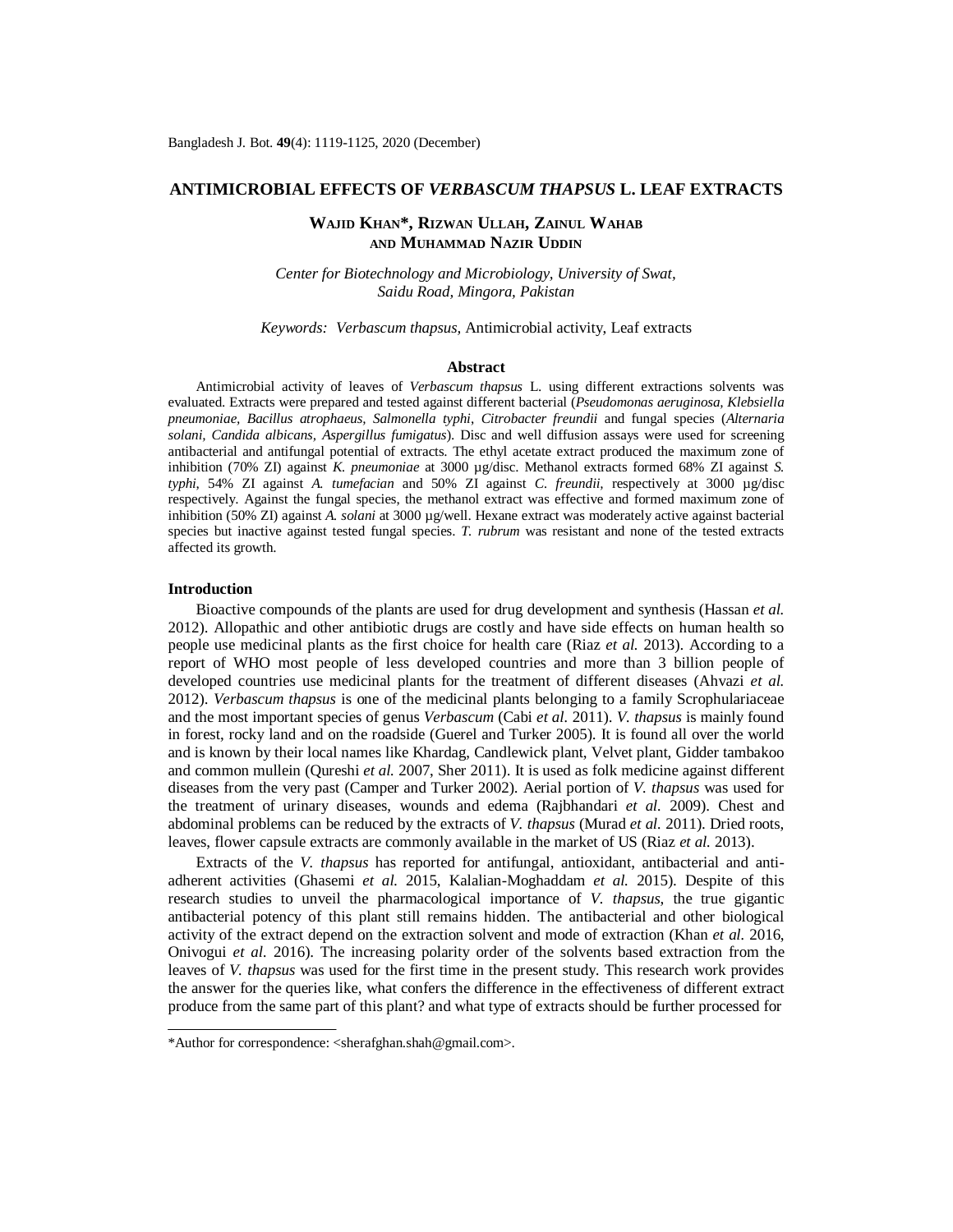the isolation of bioactive compounds and drug development. Therefore, the aim of the present was to evaluate the effect of extraction solvents on the antimicrobial and antioxidant potential of the leaf extracts of *V. thapsus.*

#### **Materials and Methods**

The plants were found in different localities of district Malakand. Plant material was collected from Totakan area of district Malakand during January, 2017. After collection, the leaves were dried at room temperature under shady place and then converted to powder form with the help of a grinding machine.

Nutrient agar, nutrient broth and Di methyl Sulfo Oxide (DMSO) were purchased from a local supplier, Musaji Adam & Sons. Methanol, ethyl acetate, N-hexane and water were used as solvent for extraction. The rotary evaporator was used for extraction from the plant material**.**

Two hundred and twenty-six gram of leaves in powder form was taken in conical flasks. Two thousand ml methanol was added to a flask containing leaf material. The flask was shaken regularly for six consecutive days. The solution was separated from insoluble material by filtration. Fresh methanol was added to residues for more filtrate production. The filtrate was then dried through rotary evaporator at 37ºC. After drying 105 g of leaves extract was obtained. Out of 105 g of leaves extract, 5 g was used for antimicrobial activity while 100 g was dissolved in distilled water. The extract dissolved in water was taken in a separatory funnel. N-hexane (300 ml) was poured into the separatory funnel and shaken gently for 2-3 min. After shaking, the upper layer (hexane part) was poured into the label and clean bottle while the remaining part was reextracted three times with fresh hexane. Ethyl acetate (300 ml) was then added to the separatory funnel containing water extract and shaken it. The upper layer of ethyl acetate was decanted and the same procedure was repeated three times. Finally hexane ethyl acetate were dried through rotary evaporator at 37ºC (Khan *et al*. 2016).

Nutrient agar, potato dextrose agar and nutrient broth were prepared according to manufacturer protocol. Antibacterial activity of the extract was carried out by disk diffusion method and antifungal activity by well diffusion assay. The bacterial strains (*E. coli*, *A. tumefaciens*, *S. aureus*, *K. pneumoniae*, *P aeruginosa*, *S. typhi*, *B. autrophus*, *B. aeruginosa*) and fungal species (*A. solani*, *C. albicane*, *A. fumigatus*, *A. niger* and *T. rubrum*) were used in this study. About 50 µl of standardized bacterial culture was spread on a nutrient agar plate and placed the disc on plates. Extracts of three different concentrations (1000, 2000 and 3000 µg/disc) were applied to the discs and the plates were incubated in the incubator for 24 hrs. For testing the antifungal activity of the extracts, wells were formed in PDA plates and filled with extracts (1000, 2000 and 3000 µg). Fungus block of 5 days old culture was placed in the center of the plate. The same procedure was also applied for antibiotic (Ciprofloxacin) and antifungal solution (Clotrimazole) used as positive controls (Khan *et al.* 2017). DMSO was used as negative control in this study. The activity of the extract was measured in term of per cent zone of inhibition. The per cent zone of inhibition of extract was measured using the following formula after testing the extract three times.

(%) antibacterial/antifungal activity = (Zone of inhibition produced by sample/zone of inhibition produced by control)  $\times$  100.

The statistical software Statistix 8.1 (Data analysis software) was used for the analysis of the data. The difference among the activity of the extracts was computed using analysis of variance (one-way ANOVA) following LSD test at significance level of 5% ( $p \le 0.05$ ).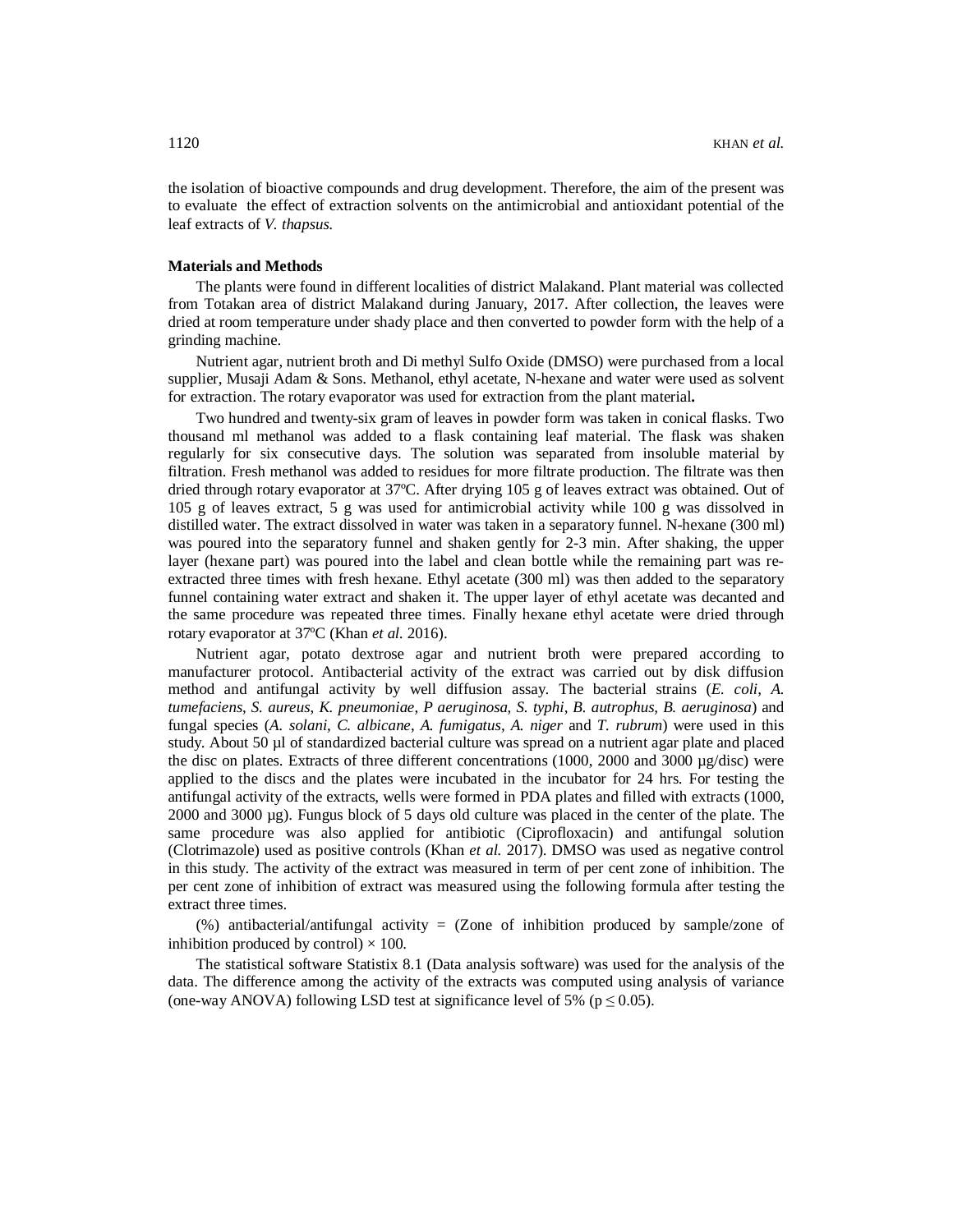## **Results and Discussion**

The bioactivities of the plant material depend on solvent extraction system and mode of extraction (Khan *et al.* 2018). Three different solvents (ethyl acetate, methanol and hexane) were used for the preparation of an extract from the leaves of *V. thapsus*. The extracts of *V. thapsus* from leaves showed antibacterial and antifungal (Tables 1, 2 and 3). Ethyl acetate extracts were higher than other tested extracts in their antibacterial potential ( $p \le 0.05$ ). Among all the tested extract from *V. Thapsus* leaves, ethyl acetate extract showed high potency against *P. aeruginosa* and this extract demonstrated 57% ZI at 3000 µg/disc followed by methanol extract (51% ZI) and

| Bacteria             | Extracts      |              | % zone of inhibition $\pm$ Sd (µg/disc) |               |
|----------------------|---------------|--------------|-----------------------------------------|---------------|
| species              |               | 1000         | 2000                                    | 3000          |
| P. aeruginosa        | Methanol      | $33 \pm 1.5$ | $50 \pm 1.0$                            | $51 \pm 0.95$ |
|                      | n-hexane      | $26 \pm 1.6$ | $35 \pm 1.3$                            | $37 \pm 1.2$  |
|                      | Ethyl acetate | $36 \pm 2.7$ | $50 \pm 2.1$                            | $57 \pm 2.1$  |
| E. coli              | Methanol      | $39 \pm 1.2$ | 44 $\pm$ 1.3                            | $45 \pm 1.7$  |
|                      | $n$ -hexane   | $33 \pm 1.1$ | $41 \pm 1.2$                            | $42 \pm 1.4$  |
|                      | Ethyl acetate | $24 \pm 1.0$ | $38 \pm 1.1$                            | $40 \pm 1.1$  |
| S. typhi             | Methanol      | $28 \pm 1.4$ | $36 \pm 1.3$                            | $37 \pm 1.6$  |
|                      | $n$ -hexane   | $39 \pm 1.6$ | $40 \pm 1.2$                            | $42 \pm 1.5$  |
|                      | Ethyl acetate | $45 \pm 1.7$ | $65 \pm 1.9$                            | $70 \pm 2.1$  |
| A. tumefaciens       | Methanol      | $50 \pm 1.1$ | $54 \pm 1.6$                            | $56 \pm 1.1$  |
|                      | $n$ -hexane   | $40 \pm 1.3$ | $43 \pm 1.1$                            | $45 \pm 1.5$  |
|                      | Ethyl acetate | $40 \pm 1.7$ | $40 \pm 1.1$                            | $51 \pm 1.6$  |
| B. aeruginosa        | Methanol      | $33 \pm 1.5$ | $36 \pm 1.4$                            | $42 \pm 1.2$  |
|                      | $n$ -hexane   | $40 \pm 1.3$ | $49 \pm 1.1$                            | $52 \pm 1.5$  |
|                      | Ethyl acetate | $36 \pm 0.9$ | $40 \pm 1.1$                            | $45 \pm 1.2$  |
| S. aureus            | Methanol      | $16 \pm 1.9$ | $25 \pm 1.6$                            | $33 \pm 1.3$  |
|                      | $n$ -hexane   | $13 \pm 1.7$ | $21 \pm 1.6$                            | $39 \pm 1.3$  |
|                      | Ethyl acetate | $36 \pm 1.2$ | $37 \pm 1.4$                            | $51 \pm 1.3$  |
| C. freundii          | Methanol      | $28 \pm 1.2$ | $35 \pm 1.1$                            | $36 \pm 1.2$  |
|                      | $n$ -hexane   | $25 \pm 1.2$ | $30 \pm 1.2$                            | $35 \pm 1.6$  |
|                      | Ethyl acetate | $22 \pm 0.9$ | $27 \pm 1.4$                            | $33 \pm 0.9$  |
| <b>B.</b> atrophaeus | Methanol      | $40 \pm 1.6$ | $48 \pm 2.5$                            | $50 \pm 1.3$  |
|                      | $n$ -hexane   | $8 \pm 1.3$  | $25 \pm 1.6$                            | $50 \pm 1.2$  |
|                      | Ethyl acetate | $20\pm1.1$   | $37 \pm 2.1$                            | $40 \pm 1.1$  |
|                      | Methanol      | $28 \pm 1.2$ | $36 \pm 1.1$                            | $37 \pm 1.3$  |
|                      | $n$ -hexane   | $39 \pm 1.4$ | $40 \pm 1.4$                            | $42 \pm 15$   |
|                      | Ethyl acetate | $45 \pm 1.7$ | $65 \pm 1.7$                            | $70 \pm 1.9$  |

**Table 1. Anti-bacterial potential of the different extracts of the leaf of** *Verbascum thapsus* **against the different bacterial species** 

Concentrations 1000, 2000 and 3000 µg of the extract solution applied to the disc.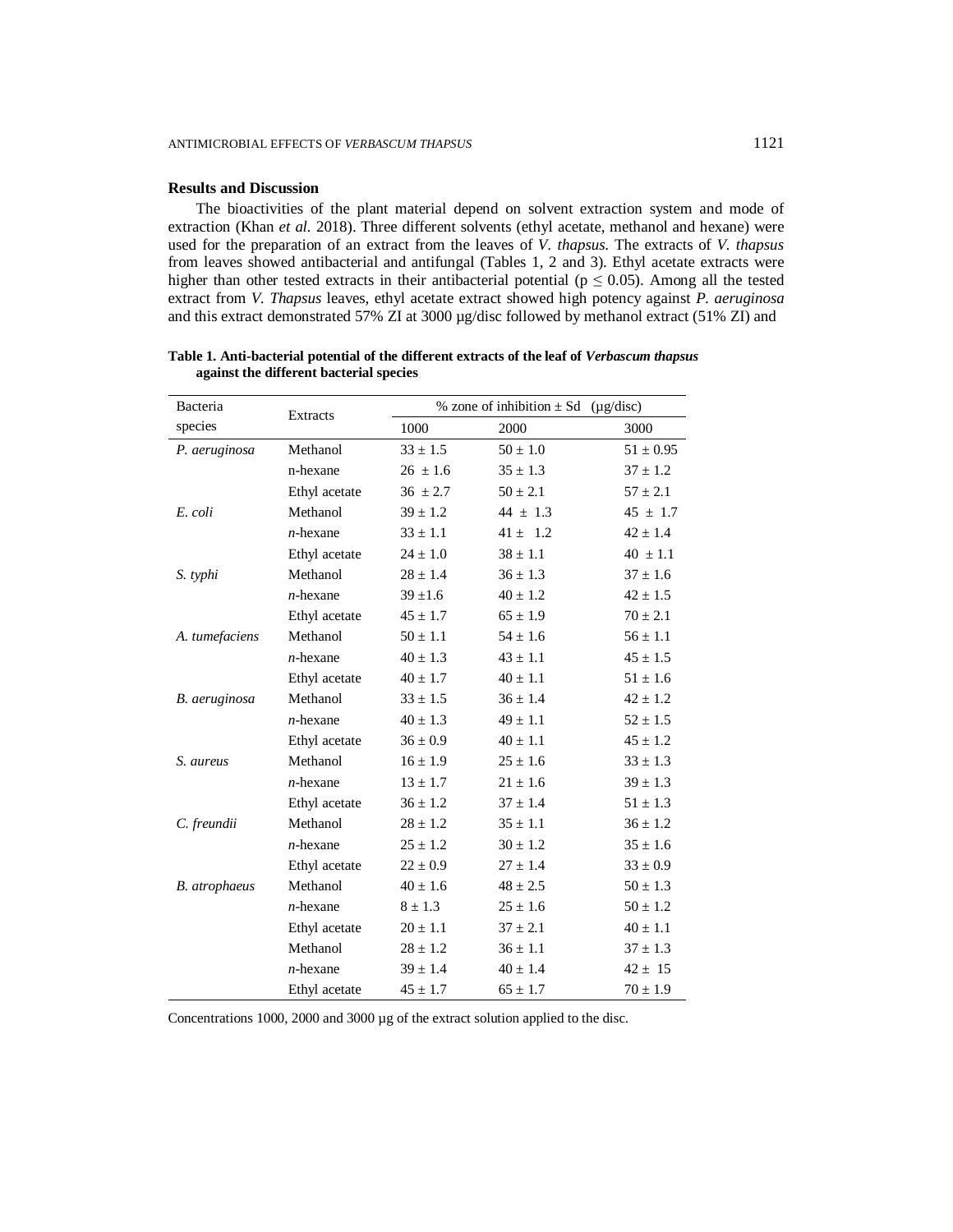hexane extracts (37% ZI). On other hand ethyl acetate and methanol extracts produced the same zone of inhibition against *P. aeruginosa* at 2000 µg/disc (56% ZI) descended by hexane extract (40% ZI). The extracts at 1000 µg/disc and showed 36% ZI by ethyl acetate followed by methanol (33% ZI) and hexane (26% ZI) extract against the tested microbe. On testing the extracts against *E. coli* at 3000 μg /disc, ethyl acetate extract (40% ZI) was comparatively less active as compared to methanol and (45% ZI) and hexane extract (42% ZI). At 2000µg/disc methanol extract formed

| Bacteria     | Extracts      | % zone of inhibition $\pm$ Sd ( $\mu$ g/disc) |              |              |
|--------------|---------------|-----------------------------------------------|--------------|--------------|
| species      |               | 1000                                          | 2000         | 3000         |
| A. solani    | Methanol      | $39 + 1.5$                                    | $45 + 1.0$   | $50 + 0.9$   |
|              | $n$ -hexane   | $0 + 0$                                       | $0 + 0$      | $0\pm 0$     |
|              | Ethyl acetate | $25 + 1.1$                                    | $27 + 1.3$   | $33 + 1.5$   |
| $C$ albicans | Methanol      | $40 + 1.2$                                    | $43 + 1.6$   | $46 \pm 1.7$ |
|              | $n$ -hexane   | $0 + 0$                                       | $0 + 0$      | $0 + 0$      |
|              | Ethyl acetate | $35 \pm 1.0$                                  | $35 \pm 1.1$ | $37 + 1.2$   |
| A. fumigatus | Methanol      | $39 + 1.5$                                    | $40 + 1.0$   | $42 + 0.9$   |
|              | $n$ -hexane   | $0 + 0$                                       | $0+0$        | $0 + 0$      |
|              | Ethyl acetate | $32 + 1.1$                                    | $33 + 1.6$   | $34 + 1.5$   |
| A. niger     | Methanol      | $24 + 1.3$                                    | $29 + 1.6$   | $34 + 1.2$   |
|              | $n$ -hexane   | $0\pm 0$                                      | $0 + 0$      | $39 \pm 1.5$ |
|              | Ethyl acetate | $19 \pm 1.1$                                  | $21 + 1.2$   | $27 + 1.6$   |

**Table 2. Anti-fungal potential of the different extracts of the leaf of** *Verbascum thapsus* **against the bacteria.**

|                            | Table 3. Overall antibacterial and anti-fungal potential of the extracts in different |  |  |
|----------------------------|---------------------------------------------------------------------------------------|--|--|
| solvent extraction system. |                                                                                       |  |  |

| Extract       | Antibacterial activity of<br>extract | Antifungal activity of the<br>extracts |
|---------------|--------------------------------------|----------------------------------------|
|               | Per cent zone of                     | Per cent zone of                       |
|               | inhibition $+Sd$                     | inhibition $\pm Sd$                    |
| Methanol      | $39.6 + 9h$                          | $39.4 \pm 7a$                          |
| Ethyl acetate | $43.6 + 13a$                         | $30.1 \pm 5.7$                         |
| Hexane        | $36.4 + 10ab$                        | $0 + 0c$                               |

The values in the same column represented by different letter (a-c) differ significantly at  $p \le 0.05$  using LSD test.

inhibition zone of 44%, followed by hexane (41% ZI) and ethyl acetate extract (38% ZI). However, observable differences in the potency of extracts were noted at a concentration of 1000 µg/disc against *E. coli*, in which ethyl acetate produced the least zone of inhibition (24% ZI), elevated by hexane (33% ZI) and methanol extract (39% ZI). Prakash *et al.* (2016) reported that leaves extract of *V. thapsus* was active against *P. aeruginosa, E. coli* etc. Similarly, Ghasemi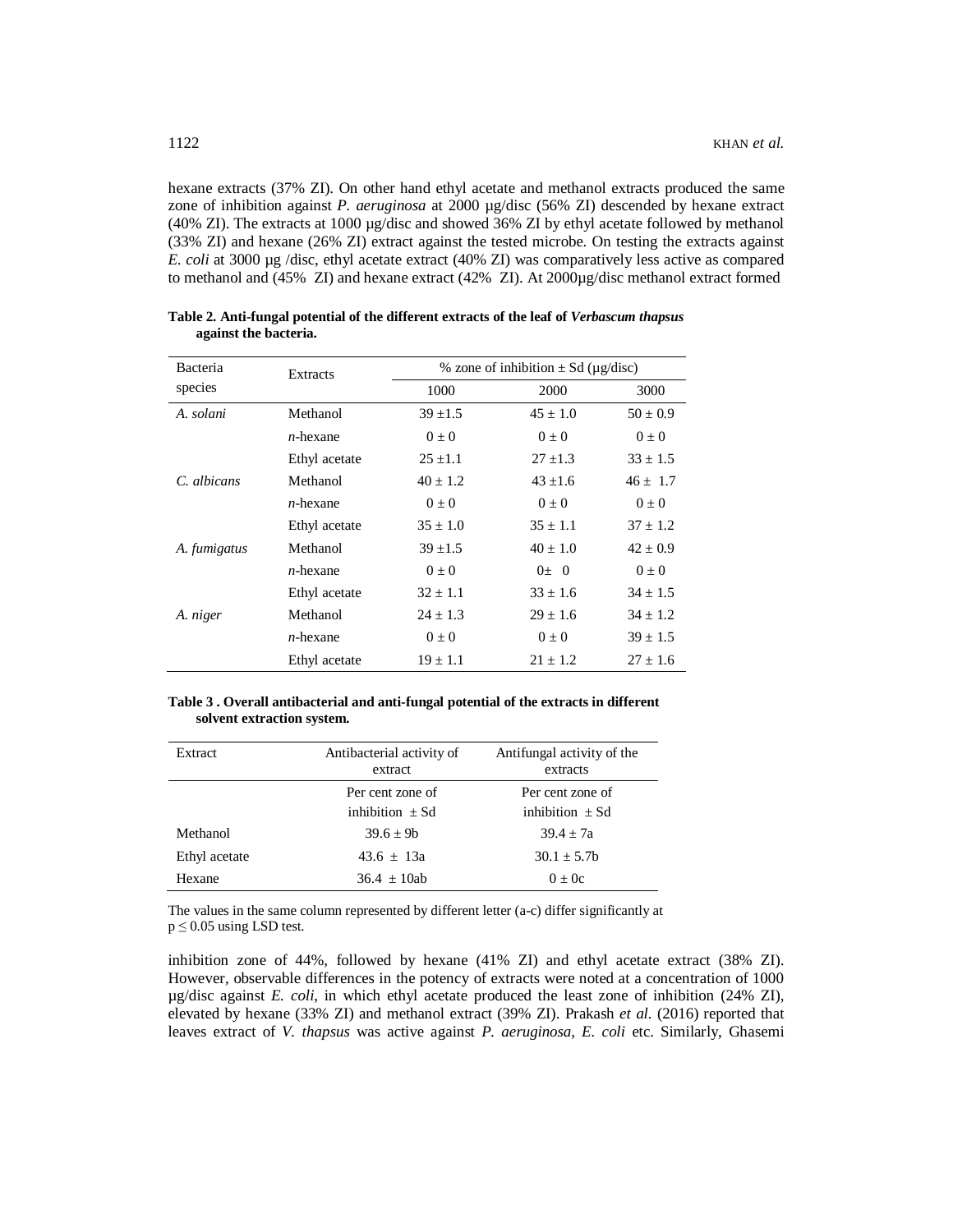(2015) stated that methanol extract of *V. Thapsus* flower oil was effective against the bacterial strain of *E. coli* however Gram-positive bacteria were more susceptible to ethyl acetate extract in contrast to methanol extract of leaves. Ethyl acetate extract of *V. thapsus* against *K. pneumoniae* surpassed hexane (56% ZI) and methanol extract (50% ZI) by producing 75% ZI at 3000  $\mu$ g/disc. Furthermore, the ethyl acetate extract was more effective than hexane (37% ZI) and methanol extract (35% ZI) by producing 75% ZI at 2000  $\mu$ g/disc. The tested extracts were also active at 1000 µg/disc against *K. pneumoniae* (ethyl acetate extract showed 53% ZI, hexane and methanol produced 46% ZI and 33% ZI). Findings of the research further stated that ethyl acetate extract was more active against *S. aureus* than methanol and hexane extracts. At 3000  $\mu$ g/disc, ethyl acetate extract produced 51% zone of inhibition against tested bacterium while hexane and methanol extract revealed 39 and 33% ZI, respectively. Similarly, ethyl acetate extract, methanol and hexane extract at 2000 µg/disc reduced the growth of *S. aureus* by 37, 25 and 21% (ZI), respectively as compared to control. The tested extracts were also active at 1000 µg/disc (36% by ethyl acetate, 16% ZI and 13% by methanol extract). The methanol extract of leaves of *V. thapsus* was potent against *S. aureus*, *E. coli*, *B. aeruginosa*, *K. pneumoniae* was reported by Khan *et al.* (2011). The results indicated that against *S. aureus* the extracts of *V. thapsus* leaves, methanol, ethyl acetate, and hexane were less active. Prakash *et al.* (2016) stated that acetone extract of *V. thapsus* leaves was more active against *S. aureus*. This difference in antimicrobial action might be due to the result of different solvent use, acetone solvent might extract a high concentration of bioactive compounds that affected the growth of *S. aureus* (Ngo *et al*. 2017).The finding of the present study also revealed that methanol extract of leaves was more effective against *S. typhi*, *A. tumefacian* and *C. freundii* as compared to other extracts. Methanol extracts formed 68% ZI against *S. typhi*, 54% ZI against *A. tumefacian* and 50% ZI against *C. freundii* at 3000 µg /disc. At 2000 µg/disc and 1000 µg/disc, methanol extracts were still more active than other extracts. Against *B. atrophus* methanol and hexane extracts (50% ZI) was more effective than ethyl acetate extract (40% ZI) at 3000 µg/disc. Same zone of inhibition was formed at 2000 µg /disc by ethyl acetate and methanol extracts (37% ZI) followed by hexane extract (25% ZI). The tested extracts were also active at 1000 µg/disc (8, 20 and 30% ZI by hexane, ethyl acetate extract and methanol extract, respectively). Significant difference in the antifungal potential of the extracts ( $p \le 0.05$ ) was noted in this study (Table 3). Methanol and ethyl acetate extract of leaves revealed antifungal activity against *A. fumigatus* and *A. niger.* The maximum inhibitory activity of ethyl acetate extracts of *V. thapsus* leaves was noted against *C. albicans* forming inhibition zones of 37, 35 and 34% at 3000, 2000 and 1000 µg/well, respectively. Similarly, the minimum antifungal activity was shown by ethyl acetate extract of *V. thapsus* against *T. rubrum* by producing 4% zone of inhibition at 3000 µg/well, while no activity was recorded at 2000 and 1000 µg/well (Table 2). Methanol extract produced maximum inhibitory activity against *A. solni* by forming inhibition zones of 50, 45 and 39% at 3000, 2000 and 1000 µg/well, respectively, while no activity was recorded at the tested concentrations against *T. rubrum*. However, n-hexane extract was inactive against *A. solani* and *C. albicans*. *T. rubrum* was resistant and none of the tested extracts affect its growth.

Maximum antibacterial and antifungal potential of *V*. *Thapsus* leaves was noted in ethyl acetate and methanol solvent extraction system, respectively. This difference in the antibacterial or antifungal potential among the extracts might be attributed to the nature and quantity of bioactive compounds extracted in different extraction solvent system. Previously similar findings were also reported for other medicinal plants (Junaid 2006, Ghasemi *et al*. 2015, Qasim *et al.* 2017). Extraction solvent effect on the antibacterial and antifungal potency of the leaves of *V*. *Thapsus* was observed in this study. The findings of the research study suggest that the ethyl acetate is a suitable solvent for antibacterial activity and methanol for the antifungal activity of *V*. *Thapsus*.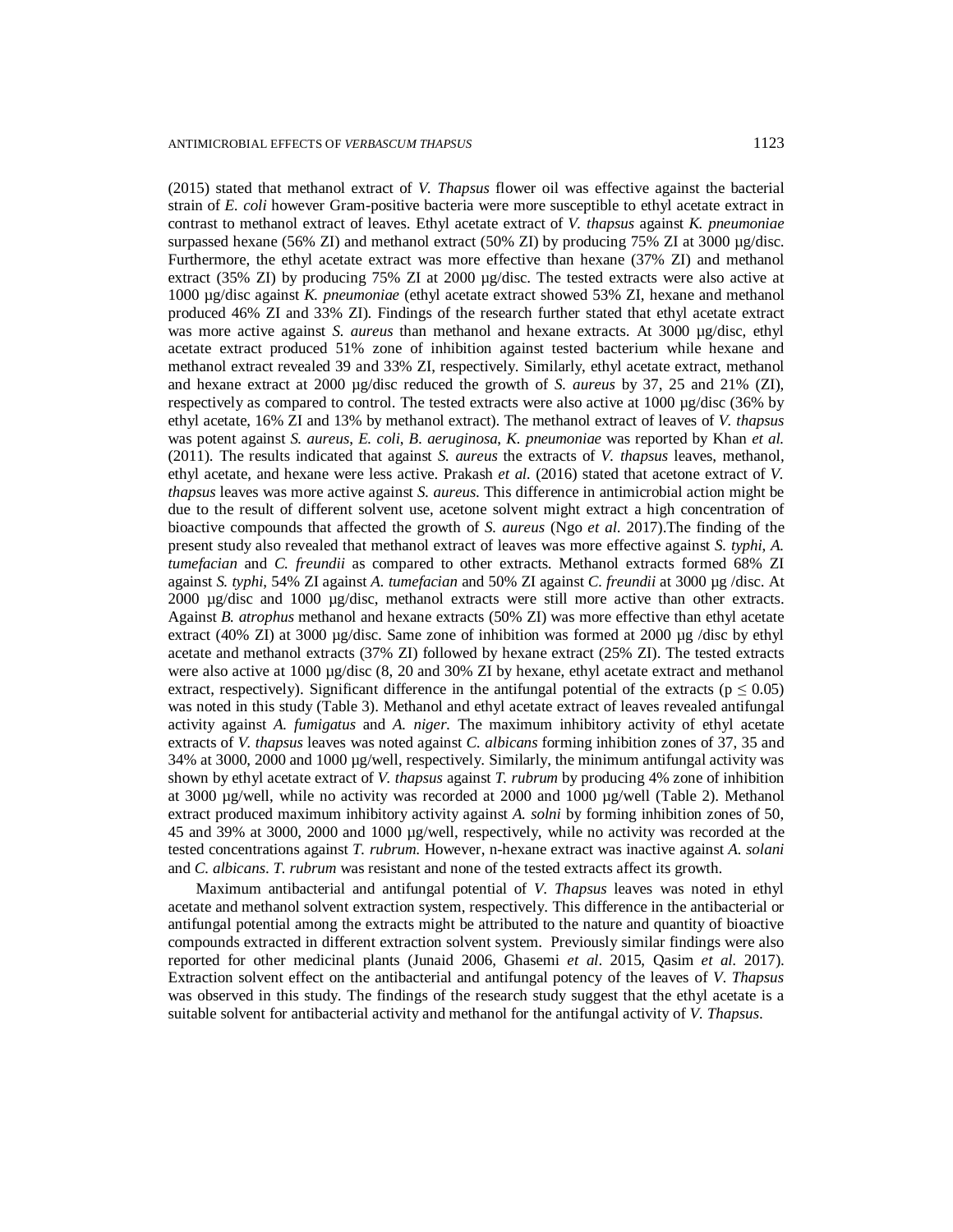#### **References**

- Ahvazi M., Sigaroodi FK, Charkhchiyan MM, Mojab F, Mozaffarian VA and Zakir H 2012. Introduction of Madicinal Plant species with the most traditional usage in almut region. Iran J. Pharm. Res. **11**: 185-194
- Cabi E, Baser B, Yavru A, Polat F, Toprak U and Karaveliogulları FA 2011. Scanning Electron Microscope (SEM) and Light Microscope (LM) studies on the seed morphology of *'Verbascum'* Taxa (Scrophulariaceae) and their systematic implications. Aust. J. Crop Sci. **5**: 660.
- Camper ND and Turker AU 2002. Biological activity of common mullein, a medicinal plant. J. Ethnopharmacol. **82**:117-125.
- Dulger B, Kirmizi S, Arslan H and Güleryüz G 2002. Antimicrobial activity of three endemic *Verbascum* species. Pharm. Biol. **40**: 587-589.
- Ghasemi F, Rezaei F, Araghi A and Tabari MA 2015. Antimicrobial activity of aqueous-alcoholic extracts and the essential oil of *Verbascum thapsus* L. Jundishapur J. Na.t Pharm. Prod. 10:1-5.
- Gilani SS and Shinwari ZK 2003. Sustainable harvest of medicinal plants at Bulashbar Nullah, Astore (Northern Pakistan). J. Ethnopharmacol. **84**: 289-298.
- Gurel E and Turker AU 2005. Common mullein (*Verbascum thapsus* L.): recent advances in research. Phytother. Res. **19**: 733-739.
- Hassan HS, Sule MI, Musa AM, Musa KY, Abubakar MS and Hassan AS 2012. Anti-inflammatory activity of crude saponin extracts from five Nigerian medicinal plants. Afr. J. Tradit. Complement Altern Med. **9**: 250-255.
- Hassan N, Nisar M, Kakar SU, Ul F, Hassan ZZ, Nong L, Khan MI, Shuaib M and Wang D 2017. Determination of informant consensus factor of medicinal plants used as therapy in district Dir Lower Pakistan. Journal of Medicinal Plant Studies. **5**: 183-8.
- Hatfield G and Allen DE 2004. Medicinal plants in folk tradition, Timber Press, Cambridge, UK.
- Junaid SA, Olabode AO, Onwuliri FC, Okwori AEJ and Agina SE 2006. The antimicrobial properties of *Ocimum gratissimum* extracts on some selected bacterial gastrointestinal isolates. Afr. J. Biotechnol. **5**: 2315-2321
- Kalalian-Moghaddam H, Mirzaii M, Khaksari M, Fazli M, Rahimi F and Behzadi AA 2015. Antibacterial and anti-adherent activity of great mullein (*Verbascum thapsus* L.) ethanolic extract on in vitro biofilm formation of three oral streptococci. IJHS **1**:34-37.
- Khan AM, Qureshi RA, Gillani SA and Faizan U 2011. Antimicrobial activity of selected medicinal plants of Margalla Hills, Islamabad, Pakistan. J. Med. Plants Res. **5**: 4665-4670.
- Khan W, Bakht J and Khan BM 2017. *In vitro* antifungal, anti-oxidant and HPLC analysis of the extracts of *Physalis philadelphica*. Bangl. J. Pharmacol. **12**: 313-318.
- Khan W, Bakht J and Shafi M 2016. Evaluation of polyphenol content in different parts of *Physalis ixocarpa*. Pak J Bot. **48**: 1145-1151.
- Khan W, Jehan B and Mohammad S 2016. Antimicrobial potentials of different solvent extracted samples from *Physalis ixocarpa*. Pak. J. Pharm. Sci. **29**: 467-475.
- Khan W, Jehan B, Nair MG, Uddin MN and Mohammad S 2018. Extraction and isolation of important bioactive compounds from the fruit of *Physalis ixocarpa*. Pak. J. Pharm. Sci. **31**: 2463-2469.
- Murad W, Ahmad A, Gilani SA and Khan MA 2011. Indigenous knowledge and folk use of medicinal plants by the tribal communities of Hazar Nao forest, Malakand District, North Pakistan. J. Med. Plants Res. **5**: 1072-1086.
- Ngo TV, Scarlett CJ, Bowyer MC, Ngo PD and Vuong QV 2017. Impact of different extraction solvents on bioactive compounds and antioxidant capacity from the root of *Salacia chinensis* L. Journal of Food Quality : 1-8. <https://doi.org/10.1155/2017/9305047.>
- Onivogui G, Letsididi R, Diaby M, Wang L and Song Y 2016. Influence of extraction solvents on antioxidant and antimicrobial activities of the pulp and seed of *Anisophyllea laurina* R. Br. ex Sabine fruits. Asian Pac. J. Trop. Biomed. **6**: 20-25.
- Prakash V, Rana S and Sagar A 2016. Studies on antibacterial activity of *Verbascum thapsus.* Journal of Medicinal Plants Studies **4**: 101-103.